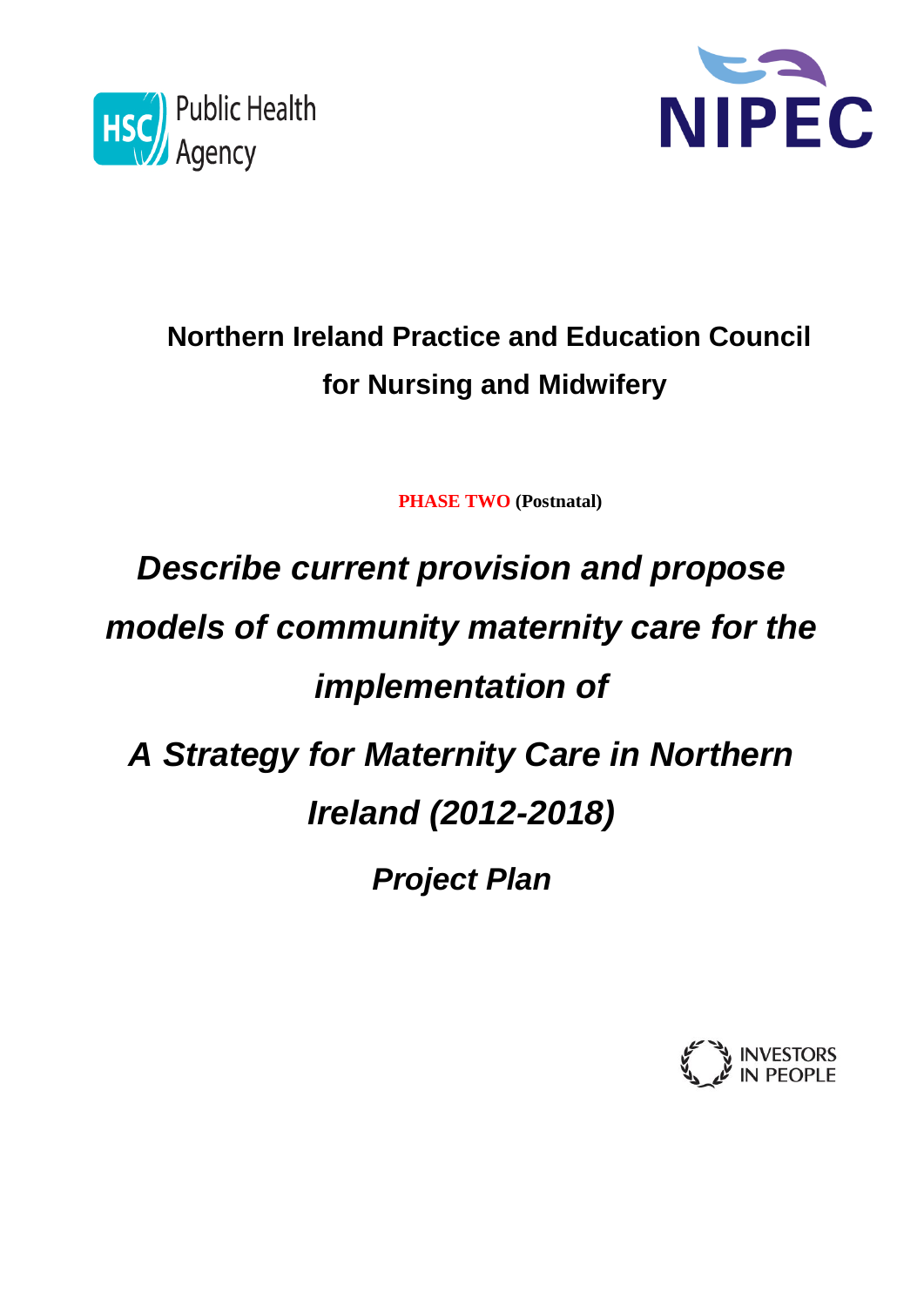### **CONTENTS**

|     | <b>SECTION</b>                                            | <b>PAGE NUMBER</b> |
|-----|-----------------------------------------------------------|--------------------|
|     | <b>1.0 INTRODUCTION</b>                                   | 3                  |
|     | <b>2.0 BACKGROUND</b>                                     | 3                  |
|     | 3.0 PROJECT PLAN                                          | 5                  |
|     | <b>4.0 METHODOLOGY OVERVIEW</b>                           | 6                  |
| 5.0 | <b>RESOURCES</b>                                          | $\overline{7}$     |
|     | 6.0 EQUALITY AND GOVERNANCE SCREENING                     | 8                  |
|     | 7.0 EVALUATION                                            | 8                  |
|     | 8.0 COMMUNICATION AND DISSEMINATION                       | 8                  |
|     | <b>APPENDICES</b>                                         | 9                  |
|     | Appendix One - Membership of the Steering Group           |                    |
|     | <b>Draft Terms Of Reference</b><br>$\blacksquare$         |                    |
|     | Appendix Two - Work Plan                                  |                    |
|     | <b>Appendix Three - Equality And Governance Screening</b> |                    |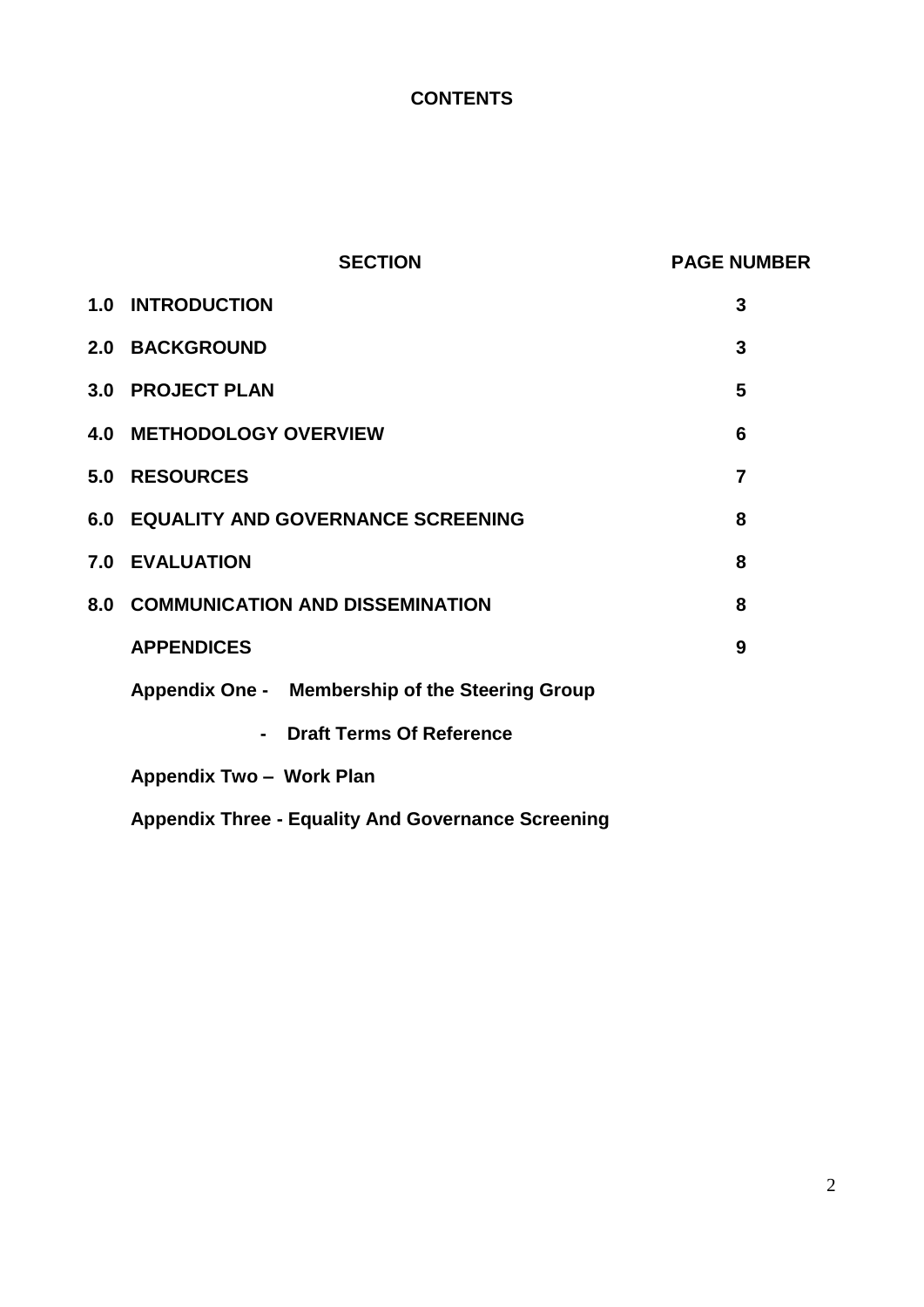#### **DESCRIBE CURRENT AND PROPOSE MODELS OF COMMUNITY MATERNITY CARE**

#### **1.0 INTRODUCTION**

- 1.1 Over the past 10 years, the role and contribution of midwifery to the Maternity Services has changed and developed dramatically. This change has been supported by policy drivers such as *Midwifery 2020 - Delivering Expectations*<sup>1</sup> a four country strategic vision. This policy outlined the contribution midwives make to achieving quality and cost effective maternity services. However, there has been a significant decline in the input of providing some accepts of maternity care from the General Practitioner.<sup>2</sup>
- 1.2 The current model of community maternity care in Northern Ireland (NI) largely operates within a traditional model of care. That is, there is a tendency to rely on women to present themselves to their General Practitioner as the first point of contact. However, according to *Midwifery 2020*<sup>1</sup>'midwives should have a visible place in a community setting where women can choose to access them as the first point of contact'. Some changes to the traditional model have taken place here, however, this mainly depends on where women live.
- 1.3 *A Strategy for Maternity Care In Northern Ireland (2012 - 2018)*<sup>3</sup> endorses the key messages from *Midwifery 20:20* and plans to shape and refine current service delivery. In addition other important strategic drivers such as *Quality 2020 (2010)<sup>4</sup>* and *Fit and Well- Changing Lives (2012)*<sup>5</sup> a Public Health Strategy will affect the future services.
- 1.4 The rethink of maternity care provision must take into consideration where care is best provided and if it can be supported by the use of tele-health and telecare technologies (Ham et al 2012)<sup>6</sup>. The rapidly changing pattern of need in N.I.<sup>7</sup> and Transforming Your Care<sup>8</sup> presents significant implications for the provision and funding of all services especially against a backdrop of societal, demographic and birth-rate changes in the future. All of these aspects are important, coupled with the messages and lessons from the Inquiry into *Mid-Staffordshire Report* (Francis 2013)<sup>9</sup>, Kirkup (2015)<sup>10</sup> and Willis (2014)<sup>11</sup>.

<sup>&</sup>lt;u>.</u> <sup>1</sup> Midwifery 2020 - Delivering Expectations - Four country publication 2010

<sup>2</sup> The Kings Fund (2010) The role of GPs in maternity care – what does the future hold? London

<sup>3</sup> DHSSPS A Strategy for Maternity Care in Northern Ireland 2012 - 2018

<sup>4</sup> DHSSPS Quality 2020 (2010) Belfast

<sup>5</sup> DHSSPS 2012 Fit and Well - Changing Lives 2012-2022, Public Health Strategy Belfast

<sup>6</sup> Ham et al (2012) Transforming the delivery of Health and Social Care - The case for fundamental change The Kings Fund

<sup>7</sup> McKinsey and Company. (2010). *'Reshaping the System: Implications for Northern Ireland's Health and Social Care Services of the 2010 Spending Review.'* Belfast, DHSSPSNI. Available for download at[: http://www.dhsspsni.gov.uk/2010-hsc-spending-review-implications.pdf](http://www.dhsspsni.gov.uk/2010-hsc-spending-review-implications.pdf) <sup>8</sup> Transforming Your Care *- A Review of health and Social Care* in Northern Ireland (2011)

<sup>9</sup> Report of the Mid Staffordshire NHS Foundation Trust Public Inquiry (2013)

<sup>&</sup>lt;sup>10</sup> The Report of the Morecambe Bay Investigation March 2015 Dr Bill Kirkup CBE

<sup>11</sup> Raising the Bar (2015) *Shape of Caring: A Review of the Future Education and Training of Registered Nurses and Care Assistants* Lord Willis, Independent Chair - Shape of Caring review Health Education England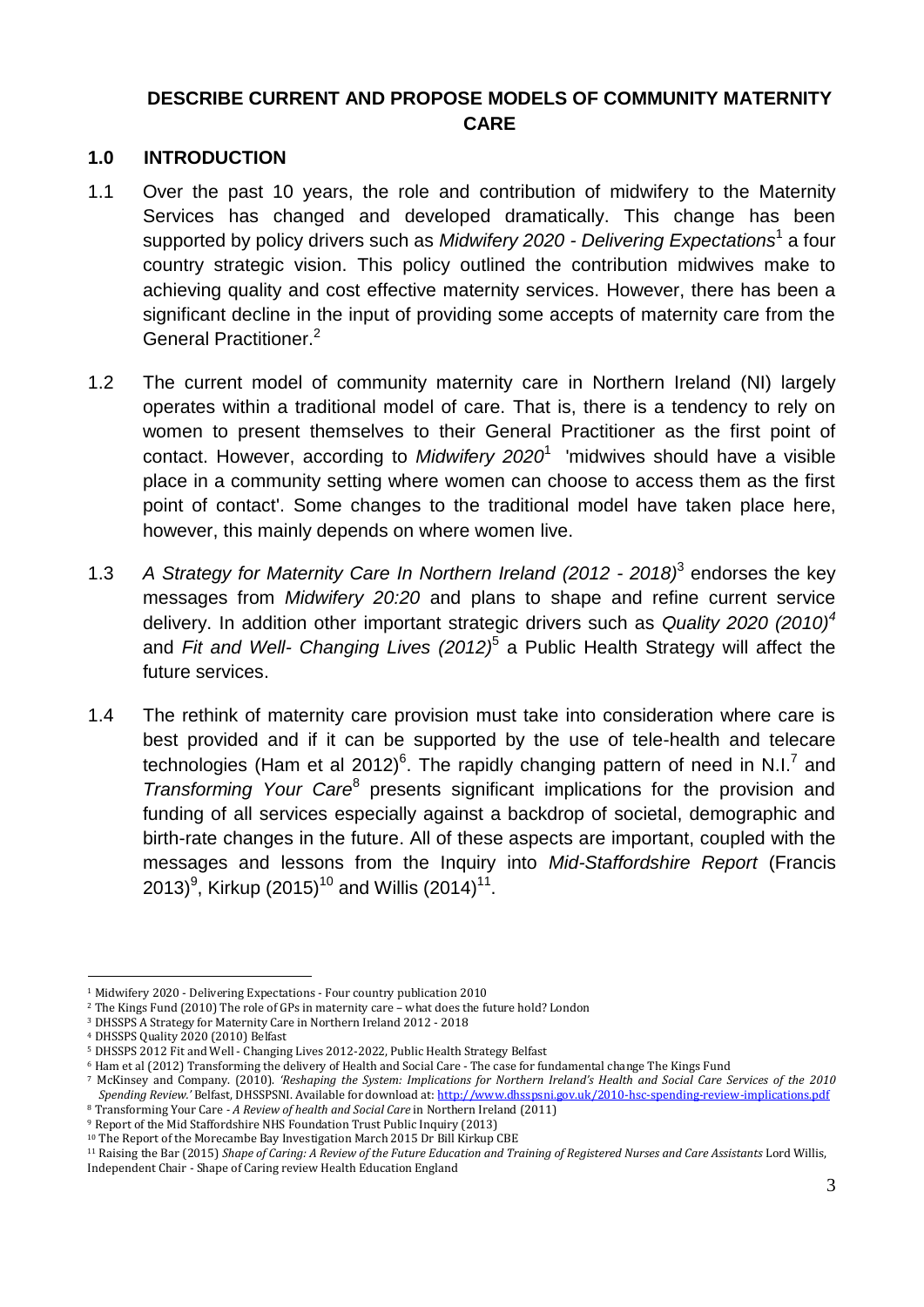1.5 Through the Office of the Chief Nursing Officer, Department Health Social Services and Public Safety (DHSSPS), the Public Health Agency (PHA) has approached the Northern Ireland Practice and Education Council for Nursing and Midwifery (NIPEC) to work in partnership with Health and Social Care colleagues to describe current provision and propose new models of community maternity care in preparation of the implementation of the Maternity Care Strategy. This has led to the establishment of the Community Maternity Care project (Antenatal and Postnatal) this project plan focuses on postnatal care.

#### **2.0 BACKGROUND**

- 2.1 The delivery of maternity services currently takes place within a range of challenging contexts were the multi-professional/multidisciplinary workforce is its most valuable asset. The challenges posed by *A Strategy for Maternity Care<sup>2</sup>* , include how and where the resource for Maternity Care and in particular the models of care should be delivered to provide, quality, safe and effective services to women, and their families.
- 2.2 Research has shown that there can be considerable variation in maternity care<sup>12</sup>. It has also been demonstrated that high quality maternity care significantly contributes to the health and well-being of the woman and her baby. N.I. takes pride in the service it delivers to women, but it is generally recognised more can be done.
- 2.3 Phase one of this project addressed the area of Antenatal Care and the outputs developed will hopefully be 'signed off' through the overarching Maternity Strategy Implementation Group – (MSIG) at the meeting in February 2016. An implementation period will be planned for the four products, namely:
	- 1. Choices leaflet/ Poster Campaign and APP
	- 2. Regional Referral Letter
	- 3. Antenatal Core Care Pathway –This pathway will be incorporated into the Maternity Hand Held Record and a workshop to address this is being planned for Feb 2016.
	- 4. Regional CCG System Electronic Letter
- 2.4 This phase addresses the postnatal care and will take into consideration a number of very informative reports<sup>13</sup> Midwives are often described as being the backbone to community maternity service delivery. They have a major role to play in public health issues and can be the coordinator of care during a woman's pregnancy through to postnatal care. However, it has been widely recognised that the skills midwives are trained and capable of performing are often under-utilised. On the other hand the role of the general practitioner in maternity care has declined

<sup>1</sup> <sup>12</sup> Patterns of Maternity Care in English NHS Hospitals2011/12

<sup>13</sup> Community Maternity Care Phase One Engagement report (2013)/ Public Health Agency 10,000 Voices Initiative/ Queens University Belfast (QUB:2015) Survey of Women's experiences of Maternity Care NI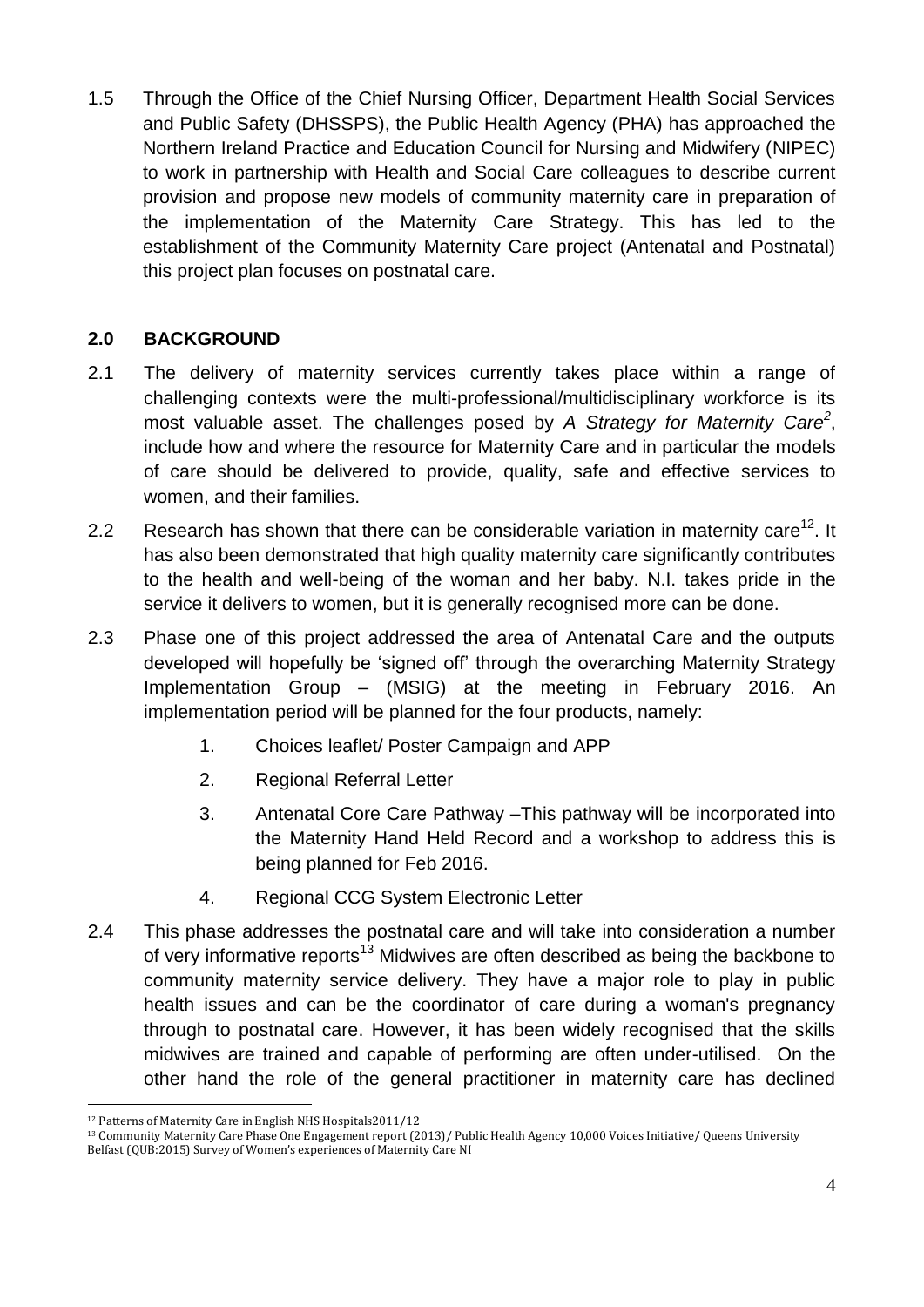somewhat over the vears<sup>14</sup>. Nevertheless they still remain responsible for a women's general medical care over her life span. However we know in the postnatal period generally women will attend their GP for this 6 week visit, but in some cases this is left to the women to organise resulting in some not attending. This is a crucial time especially for those public health messages to be conveyed relating to preconceptual care and advice.

- 2.5 *A Strategy for Maternity Care*<sup>15</sup> recognises this and has clearly identified the vision and the future direction. Outlined within this policy, there are 22 objectives for implementation with an associated timeline up to, and including 2018. This second phase of the project will concentrate on the objectives in the *Maternity Strategy*  referring to the postnatal period and aspects of care that are related. It also aims to establish the current state of preparedness in terms of skills and competencies of the midwifery and general practitioner workforce to regionally achieve the objectives.
- 2.6 Throughout this phase, the project will seek to define the current provision of postnatal care in community settings and propose new models of for implementation. This will include the interfaces with all health professionals, midwifery, health visiting, social services and general practice, taking into consideration *Healthy Child, Healthy Future - A Framework for the Universal Child Health Promotion Programme (2010)*<sup>16</sup> .
- 2.7 As outlined in phase one of the project, phase two will also concentrate mainly on the roles of midwives, general practitioners and the potential contribution of skill mix through the employment of maternity support workers in the community.
- 2.8 The overarching aim of phase two of the project is to address two objectives from *A Strategy for Maternity Care (DHSSPS 2012):*

| objective 21 Postnatal care, provided by the maternity team in the<br>community, will offer a woman- centred home visiting schedule<br>which will be responsive to need for a period of not less than 10<br>days and will include visiting by midwives and maternity support<br>workers |
|-----------------------------------------------------------------------------------------------------------------------------------------------------------------------------------------------------------------------------------------------------------------------------------------|
| and                                                                                                                                                                                                                                                                                     |

 *objective 22 Women will be advised and encouraged to attend their six week postnatal appointment with the appropriate clinicians*

1

 $14$  The role of GPs in maternity care – what does the future hold? Alex Smith Judy Shakespeare Anna Dixon

<sup>15</sup> DHSSPS - A Strategy for Maternity Care (2012-2018)

<sup>&</sup>lt;sup>16</sup> Healthy Child, Healthy Future A framework for the Universal Child health promotion Programme in Northern Ireland (2010)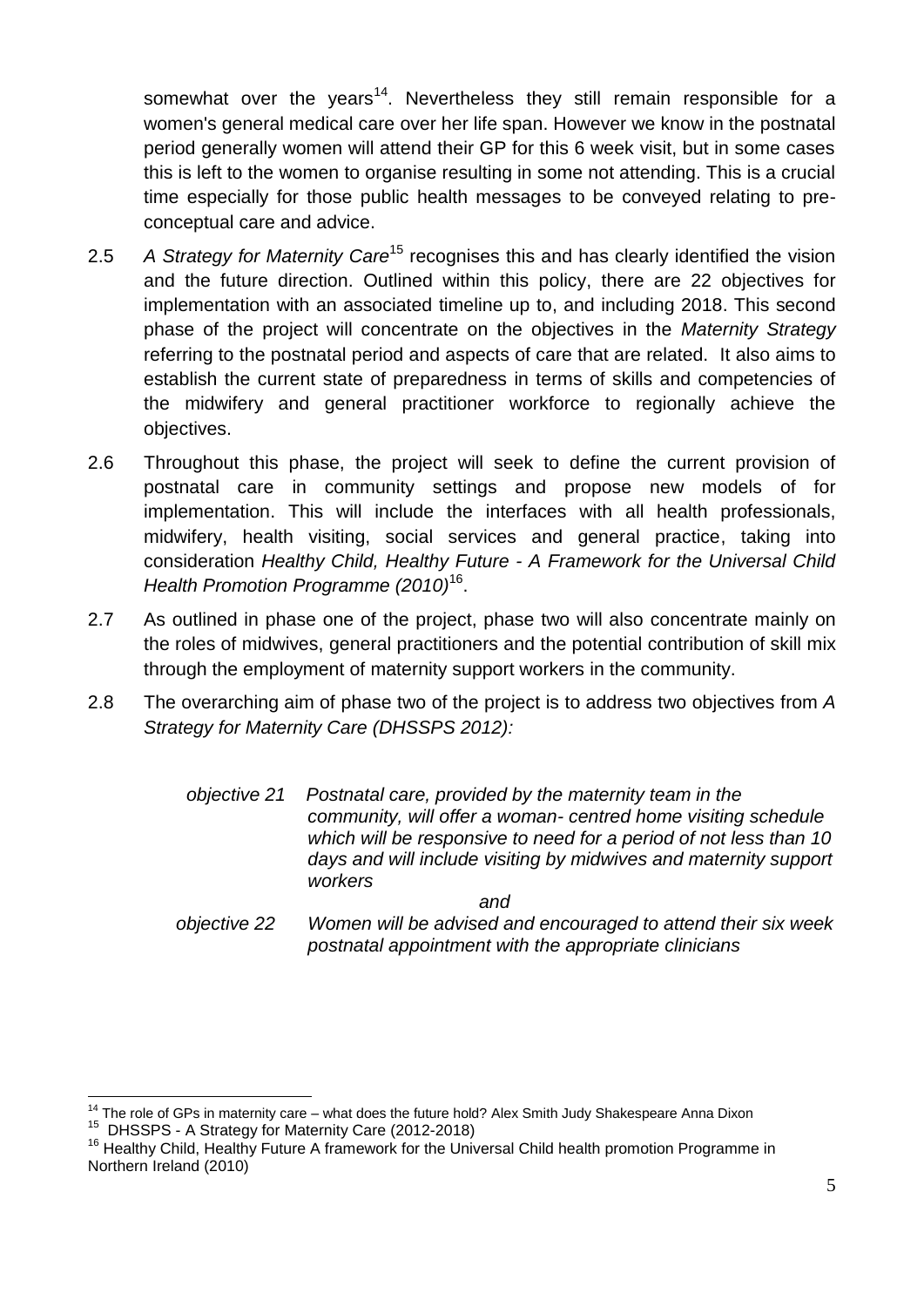#### **3.0 PROPOSED PROJECT PLAN – AIM, SCOPE AND OBJECTIVES**

#### 3.1 *Aim*

The overarching aim of the project is to:

*Describe and assess current models of postnatal community maternity care with the purpose of proposing regional models and the competency and skills requirements for the workforce, in order to facilitate the implementation.*

#### *Scope*

<u>.</u>

- 3.2 The scope of the project is outlined below:
	- I. Conduct a regional review of the models of postnatal maternity care currently being provided in community by location, percentage of attendance of women, frequency of and content of contact, provision of the 6 weekly postnatal visit and include a review of skill mix - (i.e. maternity support worker)
	- II. Review the various reports and initiatives<sup>17</sup> relating to any issues raised regarding postnatal care and if necessary, engage with women and their families through various methods (e.g face to face, survey monkey) to seek their views on current and future postnatal maternity care and support in the community setting
	- III. Conduct a retrospective regional maternity community (rural and urban) workforce review between Jan 2015 to Jan 2016 to include:
		- head count and whole time equivalent per location
		- head count and whole time equivalent by work patterns
		- head count per whole time equivalent caseload
		- age profile, in order to facilitate succession planning
		- community indicators identifying types of care and support provision
	- IV. Review current care and support provision in the postnatal period with an aim to develop a regional model to achieve the identified objectives.
	- V. Examine the impact on services within the community maternity settings to include the effect of reduced length of stay in hospital, maternal complexities, increasing diversity in the migrant population, type of birth including homebirth and increase in caesarean section rates, safeguarding issues and admissions or readmissions for postnatal mothers and babies

<sup>&</sup>lt;sup>17</sup> Community Maternity Care Phase One Engagement report  $(2013)$  Public Health Agency 10,000 Voices Initiative Queens University Belfast (QUB:2015) Survey of Women's experiences of Maternity Care NI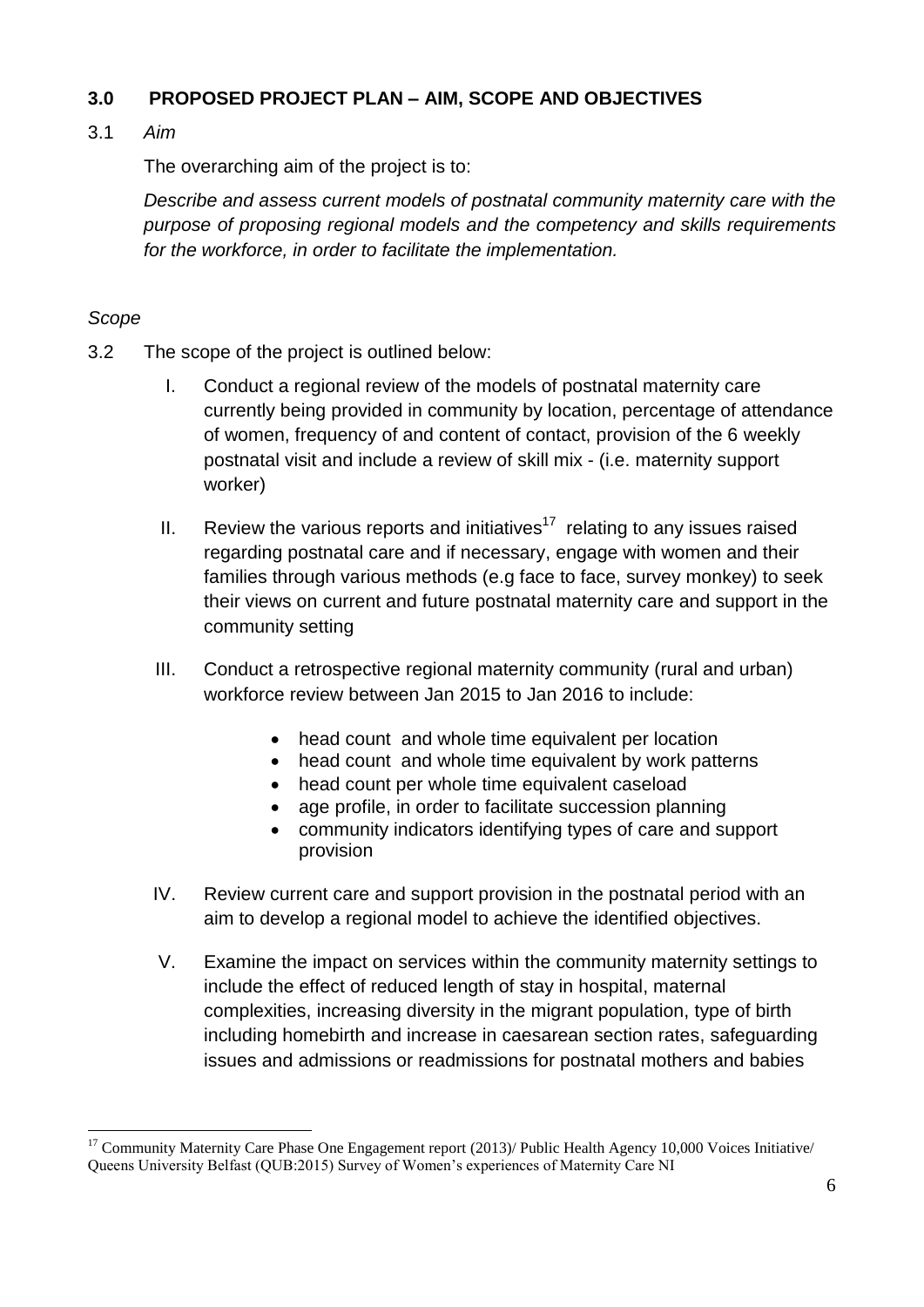- VI. Describe and assess the effectiveness of all forms of communication (inclusive of IT) in maternity care in relation to referral patterns and interfaces in the community, between midwives, general practitioners, health visitors, social services and other services e.g – neonatal/children's.
- VII. Review current information available to women through Trust Websites, PHA, (including *The Pregnancy Book*) NHS Choices and the maternity hand held record. Developing suggestions for future work.

#### *Objectives*

- 3.3 The following objectives are designed to produce the outcomes required to complete the overarching aim of the project:
	- i) Develop and agree models for implementation of evidence based holistic postnatal care in the community setting from birth and transfer from hospital settings through to 6 week postnatal visit
	- ii) Develop and agree a normative range of caseload per whole time equivalent midwife in the community setting (rural and urban) with the possible input of care from the maternity support worker
	- iii) Develop and agree a communication strategy to include referral patterns and the interfaces between midwives, health visitors, general practitioners, obstetricians and others.
	- iv) Agree the essential supporting resources required to provide postnatal maternity care in the community settings.
	- v) Communicate service developments to the wider public.

#### **4.0 METHODOLOGY OVERVIEW**

4.1 Phase two of the project will run from January 2016 to March 2017. The established Steering Group, chaired by Eileen McEneaney, Executive Director of Nursing, will continue to meet approximately every two months during this second phase which has representation drawn from the five HSC Trusts, PHA, DHSSPS, NIPEC, Educational Providers, Patient and Client Council - Maternity Services Liaison Committees, Royal College of General Practitioners, Royal College of Obstetricians and Gynaecologists and Royal College of Midwifery. Membership and Terms of Reference are included at Appendix one. NIPEC will continue to host the meetings, assessing and reviewing administrative support to the Steering Group meetings.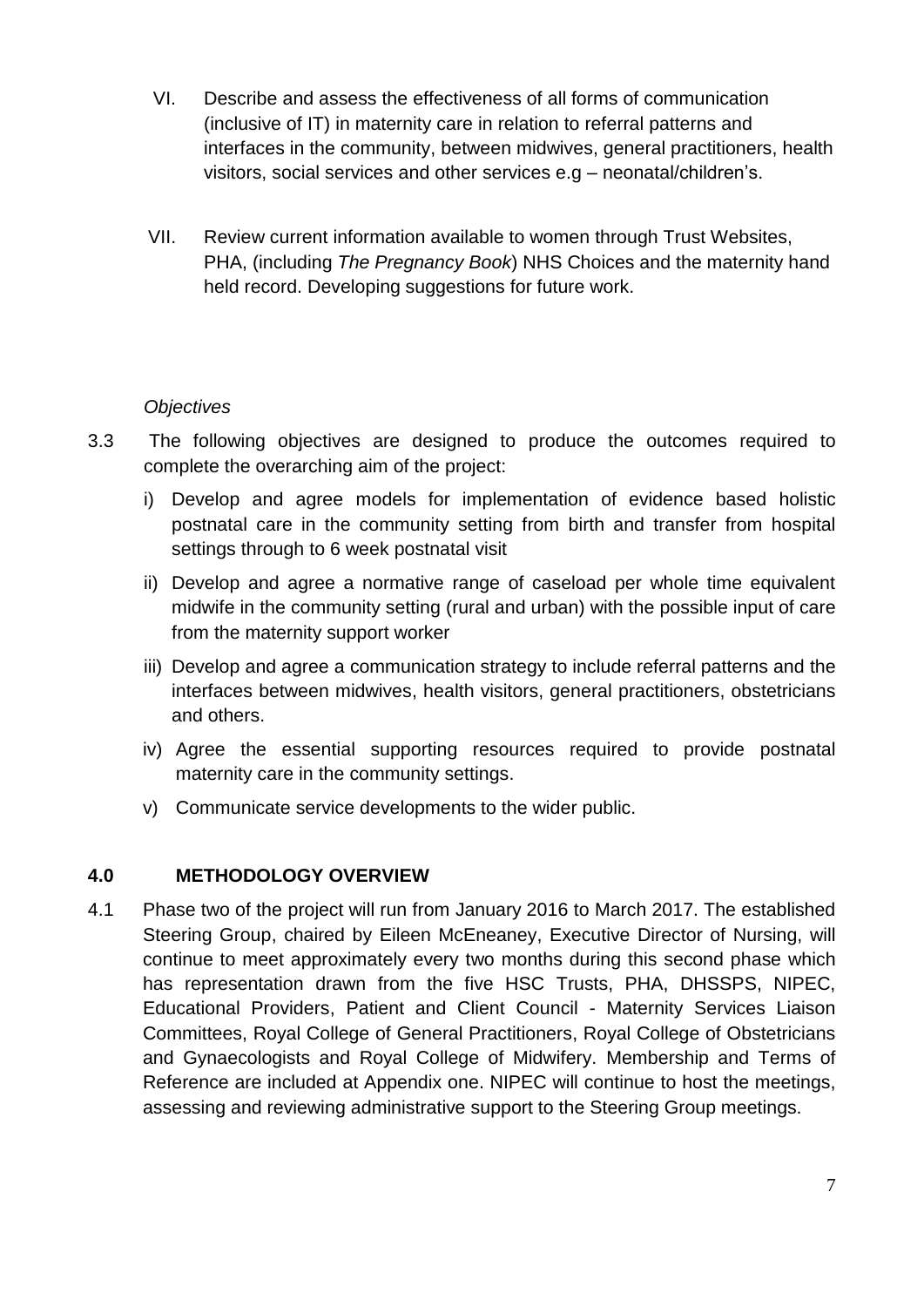- 4.2 The Steering Group will agree and oversee the Project Plan for phase two. The established Working Group will remain in order to achieve the aim and objectives. A work programme will be developed and encompass the following methodologies:
	- 4.2.1 Literature reviews to be conducted to determine:
		- (a) Options for models of postnatal Maternity Care in a community setting
		- (b) Provision of resources including tele-health / tele-care technologies that will enable an evidence based holistic approach to postnatal maternity care in a community setting
	- 4.2.2 If decided, agree a set of semi structured interviews and or questionnaires to be conducted with HSC Trust partners including General Practitioners to gather information in relation to workforce, caseload, and the range of postnatal maternity care provision in community settings. Once data collection tool agreed it will be communicated formally to all stakeholders.
	- 4.2.3 Review the Engagement Report conducted in phase one (Community Maternity Care), the recent QUB Report into women's experiences and the 10,000 Voices Initiative into issues regarding the postnatal period and if necessary agree additional enagement.
	- 4.2.4 Formal contact and agreed information from the experience of national and international expertise should be gathered to inform the work of the project in terms of the range and scope of models of maternity care in community settings.
- 4.3 It is intended to deliver this phase of the project over a period of 15 months. The continuation of this project will feed into the overall implementation of the 22 objectives within *A Strategy for Maternity Care*, through the Regional Maternity Services Implementation Group at the Public Health Agency (PHA).
- 4.4 A work programme for this phase of the project is attached at Appendix two, that has been designed to achieve the objectives of the project.

#### **5.0 RESOURCES**

- 5.1 Support and co-ordination for the project will be provided by NIPEC within its own resources, assisted by staff from the PHA.
- 5.2 Participating organisations will undertake that relevant staff be released for the timeframe of the project for all required meetings and will also be responsible for support and facilitation throughout the project where testing is required within their organisation.

#### **6.0 EQUALITY AND GOVERNANCE SCREENING**

6.1 To ensure NIPEC and its stakeholders are meeting its legal obligations and responsibilities under various Equality and Governance areas, the project plan,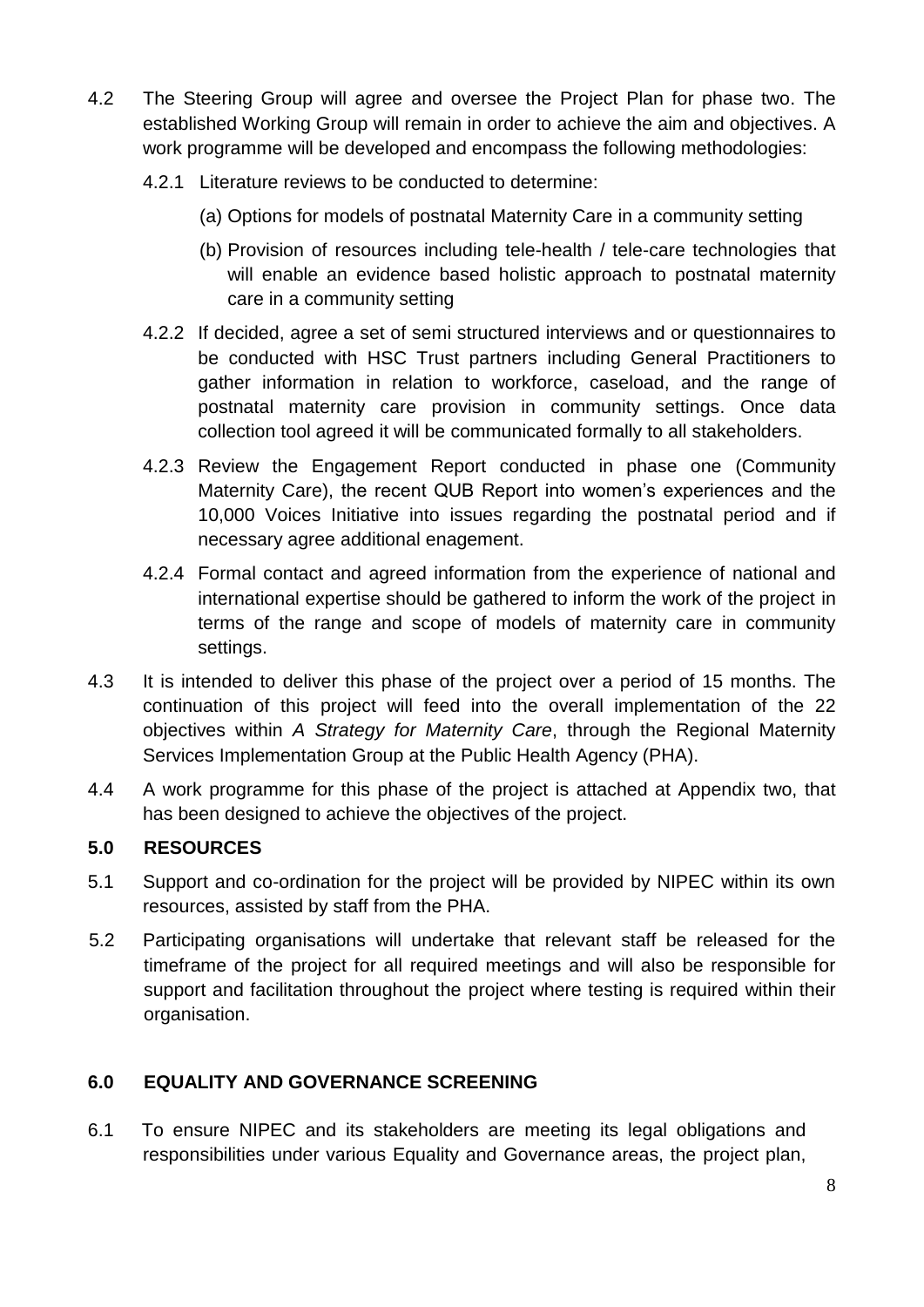its aims and objectives and outcomes have been examined and screened for any issues relating to the following areas:

- Risk Management
- Equality and Human Rights
- Privacy Impact Assessment (PIA)
- Personal Public Involvement (PPI)
- 6.2 A summary of these considerations and any action required is documented in Appendix Three.

#### **7.0 EVALUATION**

7.1 The project will be evaluated on an on-going basis, evidenced through the audit trail provided by notes of meetings of the Steering Group. NIPEC and the PHA will be responsible for the quality of the products of the project.

#### **8.0 COMMUNICATION AND DISSEMINATION**

- 8.1 Communication and consultation with relevant and appropriate stakeholders will be on-going throughout the project, using various mechanisms such as email, teleconferencing facilities and face-to-face meetings. The NIPEC website will update pages online according to the progress of the project.
- 8.2 Approved notes and communiqués of the Steering Group meetings will be circulated to respective group members.
- 8.3 Dissemination of the Final Report of the project will be the responsibility of the PHA. Implementation of the products of the project will be the responsibility of the PHA in partnership with the HSC Trusts. The PHA will share the Final Report with the DHSSPS to inform progress, implementation and any development of the Strategy for Maternity Services.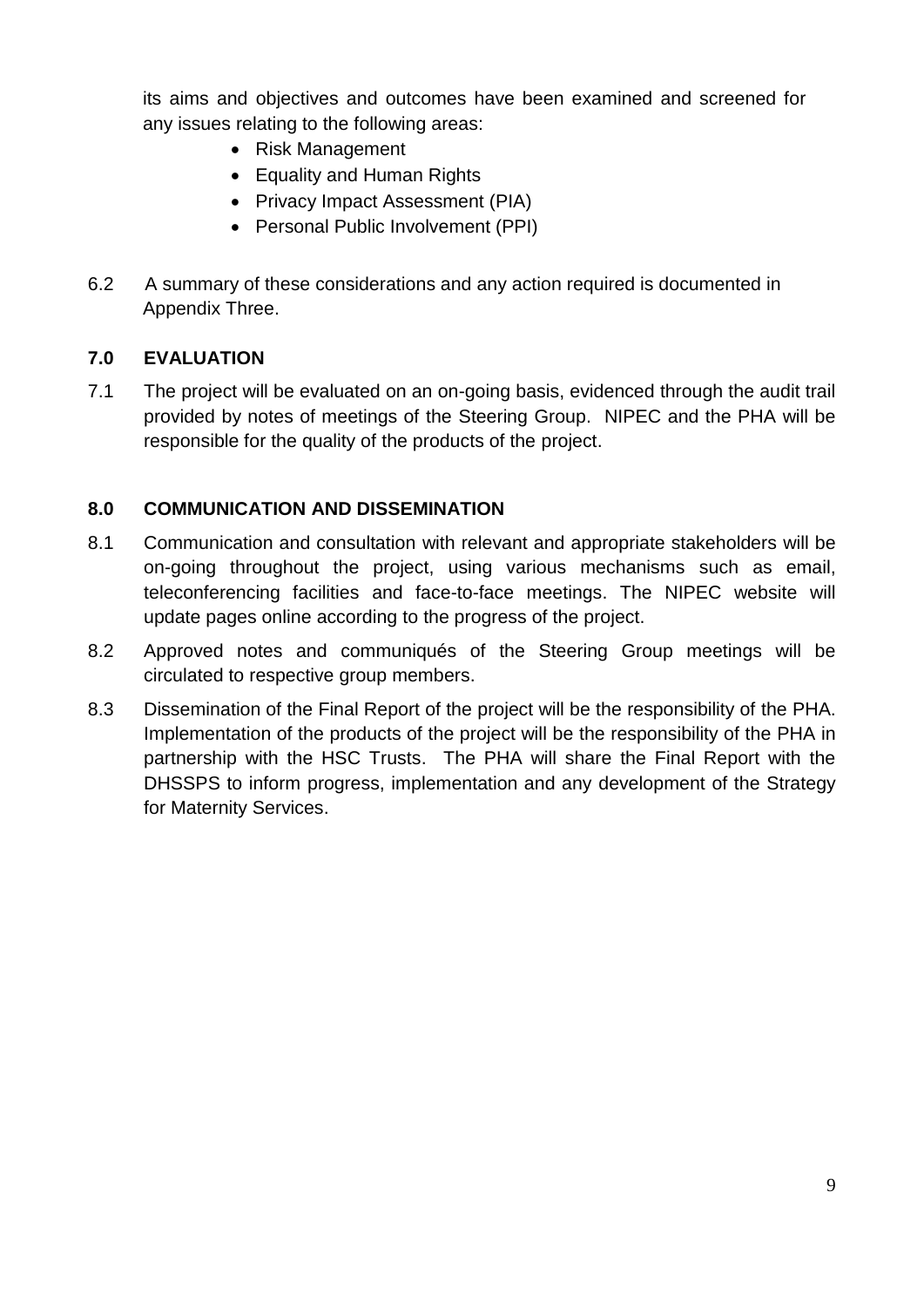| <b>APPENDIX ONE - ESTABLISHED STEERING GROUP MEMBERSHIP</b> |  |
|-------------------------------------------------------------|--|
|-------------------------------------------------------------|--|

| Organisation                                               | Representative                                                                                             | <b>Designation</b>                                                                                      |
|------------------------------------------------------------|------------------------------------------------------------------------------------------------------------|---------------------------------------------------------------------------------------------------------|
| Northern Health and Social Care Trust                      | Mrs Eileen McEneaney<br>(Chair from July 2016)<br>Mrs Olive Macleod (Chair<br>until July 2016)             | <b>Executive Director Of Nursing &amp;</b><br>Midwifery<br>Executive Director Of Nursing &<br>Midwifery |
| <b>Public Health Agency</b>                                | Denise Boulter (Co Project<br>Lead)                                                                        | <b>Midwife Consultant</b>                                                                               |
| <b>Local Supervising Authority</b>                         | Dr Catherine Coyle<br>Patricia McStay                                                                      | <b>Public Health Consultant</b><br><b>LSA Midwifery Officer</b>                                         |
| Western Health and Social Care Trust                       | Anne Marie McGurk                                                                                          | Head of Midwifery                                                                                       |
| South Eastern Health and Social Care Trust                 | Zoe Boreland                                                                                               | Head of Midwifery                                                                                       |
| <b>Belfast Health and Social Care Trust</b>                | Brenda Kelly/ deputy<br>Christina Menage                                                                   | <b>Head of Midwifery</b><br><b>Lead Midwife</b>                                                         |
| Northern Health and Social Care Trust                      | <b>Caroline Keown</b>                                                                                      | Head of Midwifery (Acting)                                                                              |
| Southern Health and Social Care Trust                      | Joanne McGlade                                                                                             | Head of Midwifery (Acting)                                                                              |
| South Eastern Health and Social Care Trust                 | Dr Roisin Hearty                                                                                           | Obstetrician                                                                                            |
| Western Health and Social Care Trust                       | Dr Michael Parker                                                                                          | Obstetrician                                                                                            |
| ?British Medical Association                               | Dr Brian Patterson                                                                                         | GP                                                                                                      |
| Royal College Of General Practice                          | Dr Grainne Doran                                                                                           | GP                                                                                                      |
| Royal College of General Practice                          | Dr Shauna Fannin                                                                                           | GP                                                                                                      |
| <b>Queens University Belfast</b>                           | Gail Anderson                                                                                              | Head of Midwifery Education                                                                             |
| <b>Clinical Education Centre</b>                           | Fiona Bradley                                                                                              | Senior Education Manager                                                                                |
| Department Health Social Services Public<br>Safety         | Verena Wallace                                                                                             | <b>Midwifery Officer</b>                                                                                |
| <b>Health Social Care Board</b>                            | <b>Shirley Tang</b>                                                                                        | Project Manager - A Strategy for<br>Maternity Care NI                                                   |
| NCT/Maternity Services Liaison Committee<br>Representative | Seana Talbot                                                                                               | President of NCT/ Chair of<br>MSLC and Council member of<br><b>Patient and Client Council</b>           |
| <b>Public Health Agency</b>                                | <b>Christine Armstrong</b>                                                                                 | 10.000 Voices Initiative                                                                                |
| <b>Public Health Agency</b>                                | <b>Mary Rafferty</b>                                                                                       | <b>Health Visitor</b>                                                                                   |
| Royal College of Midwifery                                 | <b>Breedagh Hughes</b>                                                                                     | Director RCM NI                                                                                         |
| NI Practice Education Council for Nursing and<br>Midwifery | Karen Murray Co - project<br>lead from December 2016<br>Brenda Devine Co - Project<br>Lead until July 2016 | Senior Professional Officer                                                                             |

#### **Administrative Support: Mrs Linda Woods (NIPEC)**

#### **Terms of Reference for the Steering Group are as follows:**

- TOR1 To agree phase two of project plan, timescales and methodology
- TOR2 To contribute to the achievement of the project aims and objectives
- TOR3 To undertake on-going monitoring of the project against the planned activity
- TOR4 To receive progress reports from the Project Leads and agree actions arising
- TOR5 To contribute to the final report for submission to the PHA
- TOR6 To adhere to principles of confidentiality in relation to communication and dissemination of information regarding the project

TOR7 To approve appropriate communiqués for wider dissemination

- Membership of Steering Group is non-transferrable other than in exceptional circumstances and with prior agreement of the Chair.
- The Steering Group will meet on approximately every two months within during the project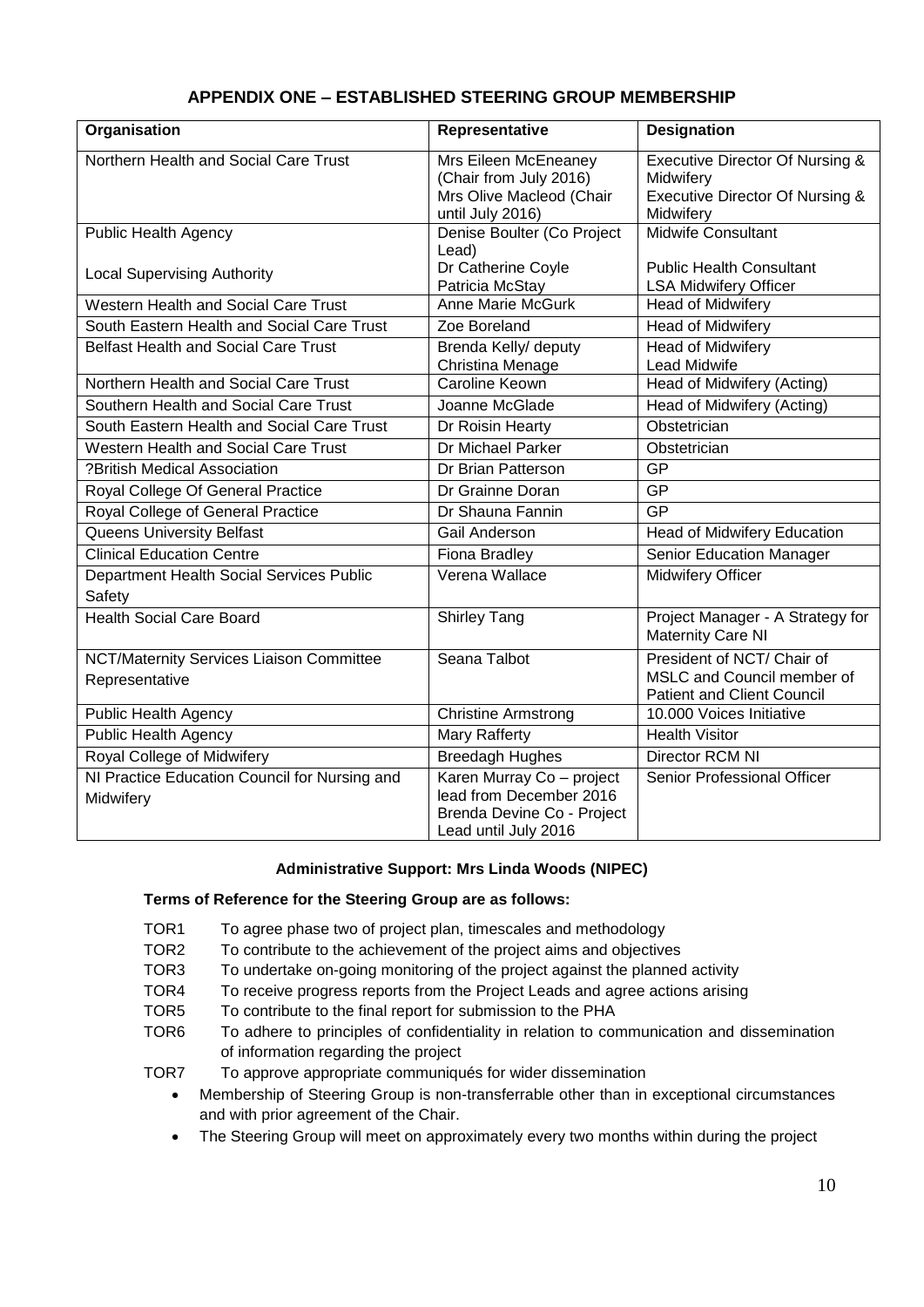#### **APPENDIX TWO**

#### **ESTABISHED WORKING GROUP MEMBERSHIP**

| Organisation                       | Representative                  | <b>Designation</b>                  |
|------------------------------------|---------------------------------|-------------------------------------|
| <b>Public Health Agency</b>        | Denise Boulter                  | <b>Midwife Consultant</b>           |
| NI Practice and Education          | Karen Murray (from Dec 2016)    | <b>Senior Professional Officer</b>  |
| Council                            | Brenda Devine (until July 2016) |                                     |
| Northern Health and Social         | Shona Hamilton                  | <b>Consultant Midwife</b>           |
| <b>Care Trust</b>                  |                                 |                                     |
|                                    |                                 | GP representative                   |
|                                    |                                 | Sure start representative           |
|                                    | <b>Caroline Wallace</b>         | <b>Maternity Support Worker</b>     |
|                                    |                                 | La Leche representative             |
| <b>Reps from Maternity Service</b> | Seana Talbot                    | <b>SHSCT MSLC</b>                   |
| <b>Liaison Committees</b>          |                                 |                                     |
| <b>Western Health and Social</b>   | Amanda Sayers                   | <b>Lead Community Midwife</b>       |
| <b>Care Trust</b>                  |                                 |                                     |
| Northern Health and Social         | <b>Bid Mc Keown</b>             | <b>Lead Community Midwife</b>       |
| <b>Services Trust</b>              | Martina Doolan                  | <b>Lead Community Midwife</b>       |
| <b>Belfast Health and Social</b>   | Mary McCormick                  | <b>Practice Development Midwife</b> |
| <b>Care Trust</b>                  |                                 |                                     |
| Southern Health and Social         | Patricia Kingsnorth             | Midwife                             |
| <b>Care Trust</b>                  | <b>Frances Biggerstaff</b>      | Midwife                             |
| South Eastern Health and           | <b>Melanie Fitzpatrick</b>      | Midwife                             |
| <b>Social Care Trust</b>           | Paula McConn                    | Midwife                             |

Terms of Reference for **Working Group** are as follows:

- TOR1 To keep within timescales and methodology of the project
- TOR2 To contribute to the achievement of the project aims and objectives
- TOR3 To report progress/ challenges of the project to the Steering Group against the planned activities
- TOR4 To contribute to the final report for submission to the PHA
- TOR5 To adhere to principles of confidentiality in relation to communication and dissemination of information regarding the project
- TOR6 To contribute to communiqués for wider dissemination
	- Membership of Working Group is non-transferrable other than in exceptional circumstances and with prior agreement of the Chair of Working Group
	- The Working Group will meet on approximately four/six weekly within during the project
	- Chair of the Working Group will rotate between Co-Project Leads (agreed)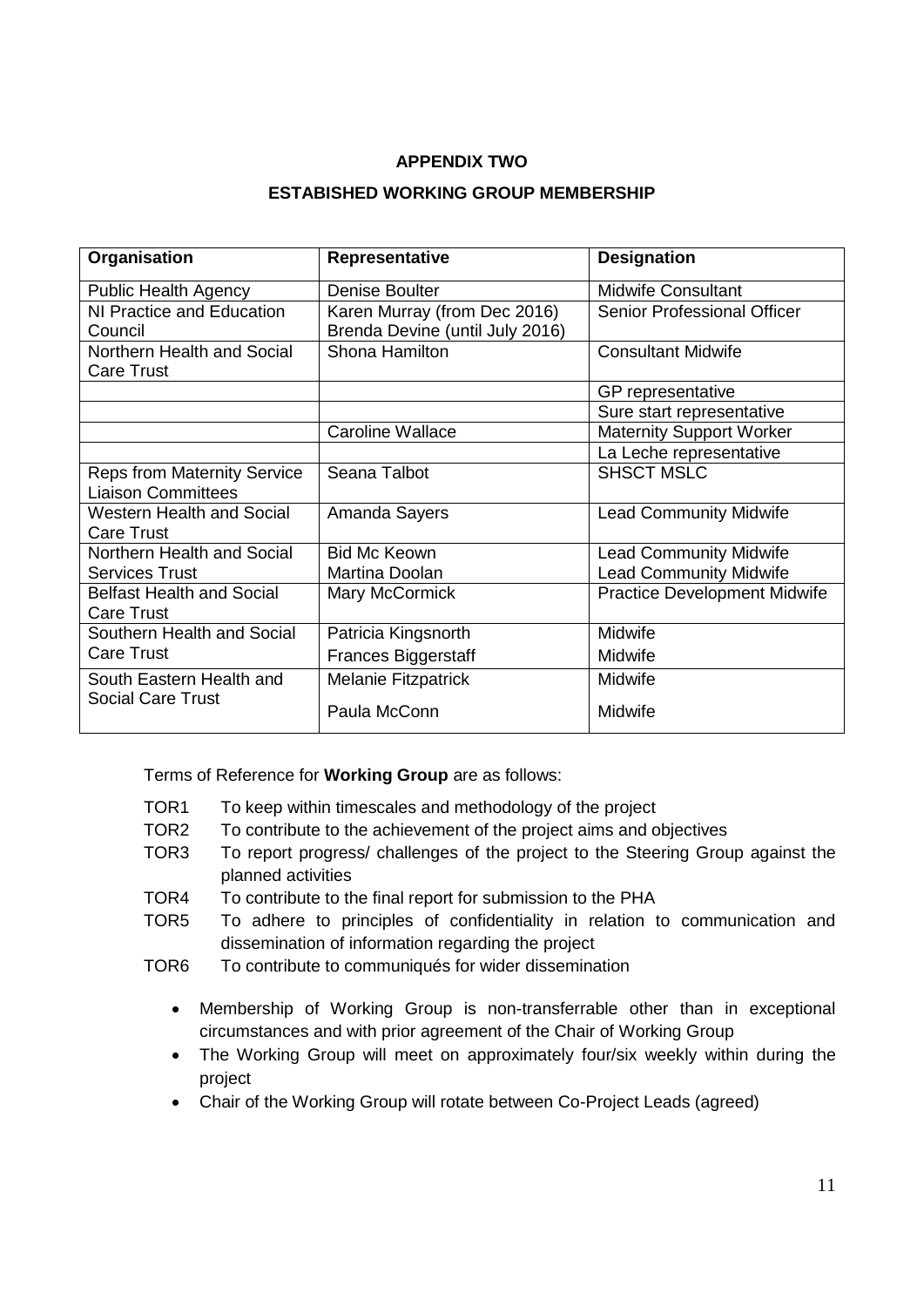# **APPENDIX THREE – (SUGGESTED) WORK PLAN**

| Work Plan JANUARY 2016 - MARCH 2017 |                                                                                                                                                                                                                                                                                                                               |                  |                      |
|-------------------------------------|-------------------------------------------------------------------------------------------------------------------------------------------------------------------------------------------------------------------------------------------------------------------------------------------------------------------------------|------------------|----------------------|
| Activity                            |                                                                                                                                                                                                                                                                                                                               | <b>Target</b>    | Related<br>Objective |
| 1                                   | Close down phase one of the project                                                                                                                                                                                                                                                                                           | Jan / Feb 2016   | All                  |
| $\mathbf{2}$                        | Agree project plan and work programme for phase two                                                                                                                                                                                                                                                                           | Feb 2016         | All                  |
| 3                                   | Conduct literature reviews to determine:                                                                                                                                                                                                                                                                                      |                  |                      |
|                                     | I.<br>Current patterns of postnatal care from delivery to 6 week<br>postnatal visit and discharge                                                                                                                                                                                                                             | March 2016       |                      |
|                                     | ΙΙ.<br>National and International normative range of caseload<br>per whole time equivalent midwife in the community<br>setting (rural and urban) with the possible input of care<br>from the maternity support worker                                                                                                         | All              |                      |
| 4                                   | a) Develop and agree a communication strategy to include<br>referral patterns and the interfaces between midwives, health<br>visitors, general practitioners, obstetricians and others                                                                                                                                        |                  |                      |
|                                     | Review Engagement Report and the QUB Maternity<br>b)<br>Experiences Report identify gaps and agree if necessary<br>methods of capturing information on current provision of<br>postnatal care - Design and agree questions if necessary                                                                                       | <b>July 2017</b> | All                  |
|                                     | Review and analysis data collated<br>C)                                                                                                                                                                                                                                                                                       |                  |                      |
| 5                                   | a) Develop proposals of models of postnatal care at will<br>achieve:-                                                                                                                                                                                                                                                         |                  |                      |
|                                     | objective 21 - Postnatal care, provided by the maternity<br>team in the community, will offer a woman- centred home<br>visiting schedule which will be responsive to need for a<br>period of not less than 10 days and will include visiting by<br>midwives and maternity support workers.<br>And                             | October 2017     | All                  |
|                                     | objective 22 - Women will be advised and encouraged<br>to attend their six week postnatal appointment with the<br>appropriate clinicians<br>b) Agree the essential supporting resources required to<br>provide postnatal maternity care in the community settings<br>c) Communicate service developments to the wider public. |                  |                      |
|                                     |                                                                                                                                                                                                                                                                                                                               |                  |                      |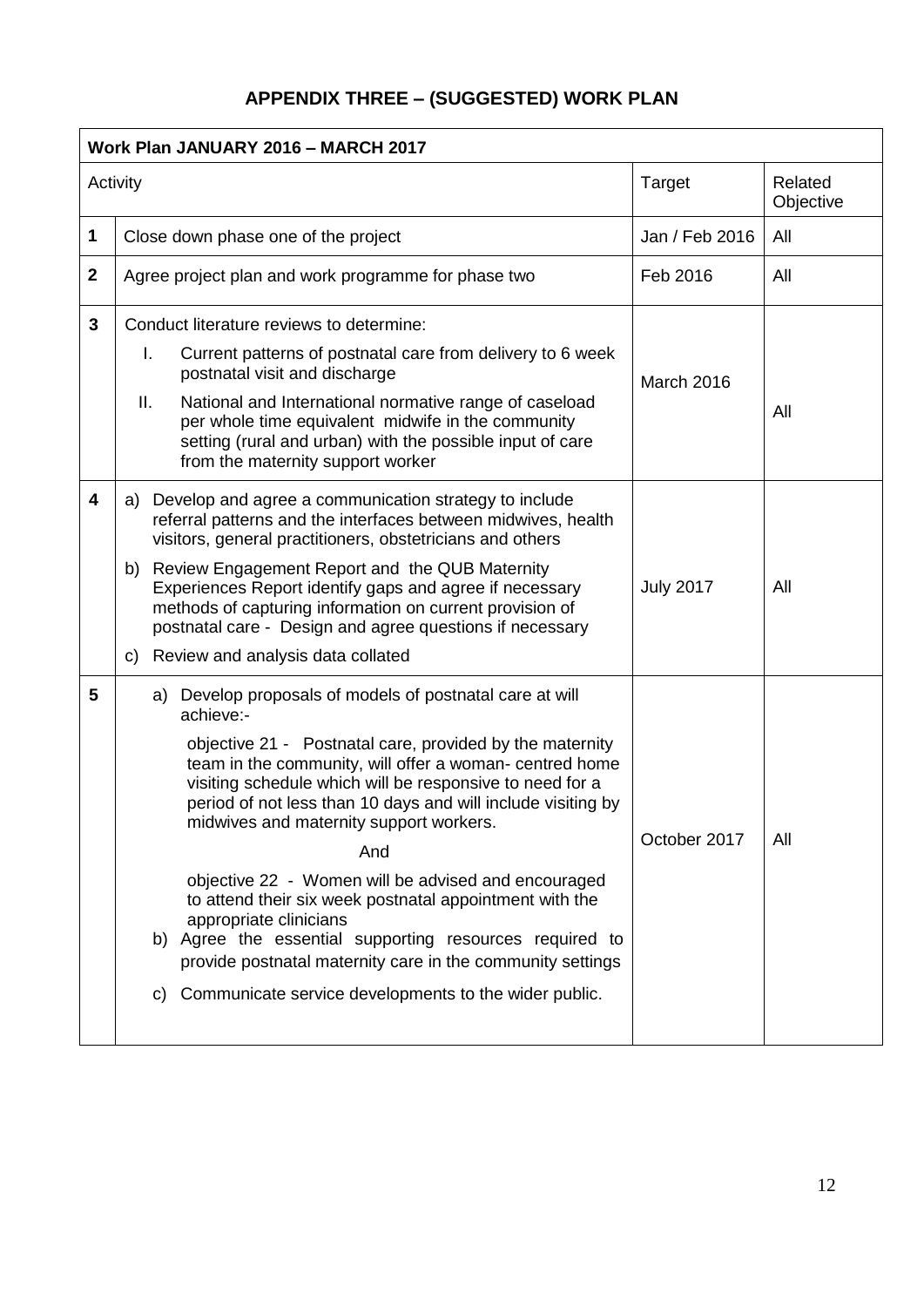## **APPENDIX FOUR - EQUALITY AND GOVERNANCE SCREENING**

| Area                                                                                           |                                                                                                 | <b>Comments</b> |  |
|------------------------------------------------------------------------------------------------|-------------------------------------------------------------------------------------------------|-----------------|--|
|                                                                                                | <b>Risk Management questions</b>                                                                |                 |  |
|                                                                                                | • Have any risks been identified?                                                               |                 |  |
|                                                                                                | What is the potential impact of these?                                                          |                 |  |
| $\bullet$                                                                                      | How can these be mitigated or have                                                              |                 |  |
|                                                                                                | alternatives options been identified which                                                      |                 |  |
|                                                                                                | would have a lower risk outcome?                                                                |                 |  |
|                                                                                                | Where negative impacts are unavoidable, has                                                     |                 |  |
|                                                                                                | clarity been given to the business need that                                                    |                 |  |
|                                                                                                | justifies them?                                                                                 |                 |  |
|                                                                                                | <b>Equality and Human Rights questions</b>                                                      |                 |  |
|                                                                                                | What is the likely impact on equality of                                                        |                 |  |
|                                                                                                | opportunity for those affected by this policy for                                               |                 |  |
|                                                                                                | each of the Section 75 equality categories                                                      |                 |  |
|                                                                                                | (minor/major/none)?                                                                             |                 |  |
|                                                                                                | Are there opportunities to better promote equality                                              |                 |  |
|                                                                                                | of opportunity for people within the Section 75                                                 |                 |  |
|                                                                                                | equality categories?                                                                            |                 |  |
|                                                                                                | To what extent is the policy likely to impact on                                                |                 |  |
|                                                                                                | good relations between people of a different                                                    |                 |  |
|                                                                                                | religious belief, political opinion or racial group                                             |                 |  |
|                                                                                                | (minor/major/none)?                                                                             |                 |  |
|                                                                                                | Are there opportunities to better promote good                                                  |                 |  |
|                                                                                                | relations between people of a different religious<br>belief, political opinion or racial group? |                 |  |
|                                                                                                |                                                                                                 |                 |  |
| NB - please refer to NIPEC's Equality Screening<br>Policy and Screening Templates to assist in |                                                                                                 |                 |  |
| considering equality and human rights                                                          |                                                                                                 |                 |  |
|                                                                                                | <b>Privacy Impact Assessment (PIA) questions</b>                                                |                 |  |
|                                                                                                | Will the project use personal information and/or                                                |                 |  |
|                                                                                                | pose genuine risks to the privacy of the                                                        |                 |  |
|                                                                                                | individual?                                                                                     |                 |  |
|                                                                                                | Will the project result in a change of law, the use                                             |                 |  |
|                                                                                                | of new and intrusive technology or the use of                                                   |                 |  |
|                                                                                                | private or sensitive information, originally                                                    |                 |  |
|                                                                                                | collected for a limited purpose, to be reused in a                                              |                 |  |
|                                                                                                | new and unexpected way?                                                                         |                 |  |
|                                                                                                | <b>Personal and Public Involvement (PPI) questions</b>                                          |                 |  |
|                                                                                                | Has a requirement for PPI been identified, and if                                               |                 |  |
|                                                                                                | so, what level of PPI will be required for the                                                  |                 |  |
|                                                                                                | project?                                                                                        |                 |  |
|                                                                                                | NB - please refer to and use NIPEC's PPI Decision                                               |                 |  |
|                                                                                                | Tree/Algorithm to assist in considering PPI                                                     |                 |  |